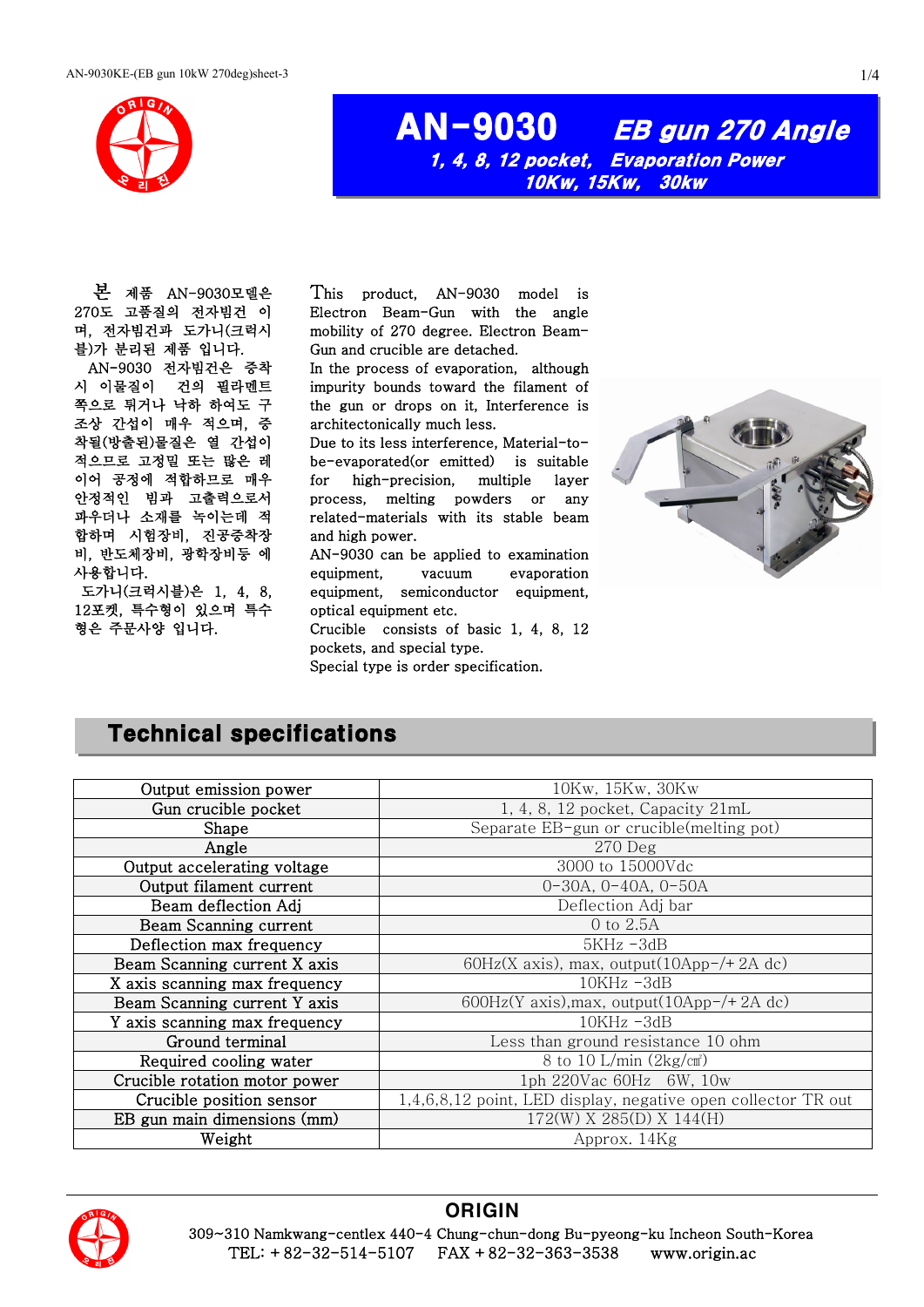## Dimensions



Order code

 $\lceil$ 



| A | Power (Energy)  | $10$ =10Kw, $15$ =15Kw, $30$ =30Kw |
|---|-----------------|------------------------------------|
| B | Crucible pocket | <b>0. 1. 4. 8. A</b> = 12 Pocket   |
| C | Spare           | $\mathbf{0}$ =Non                  |
| D | Spare           | $\mathbf{0}$ =Non                  |



#### **ORIGIN**  309~310 Namkwang-centlex 440-4 Chung-chun-dong Bu-pyeong-ku Incheon South-Korea TEL: +82-32-514-5107 FAX +82-32-363-3538 www.origin.ac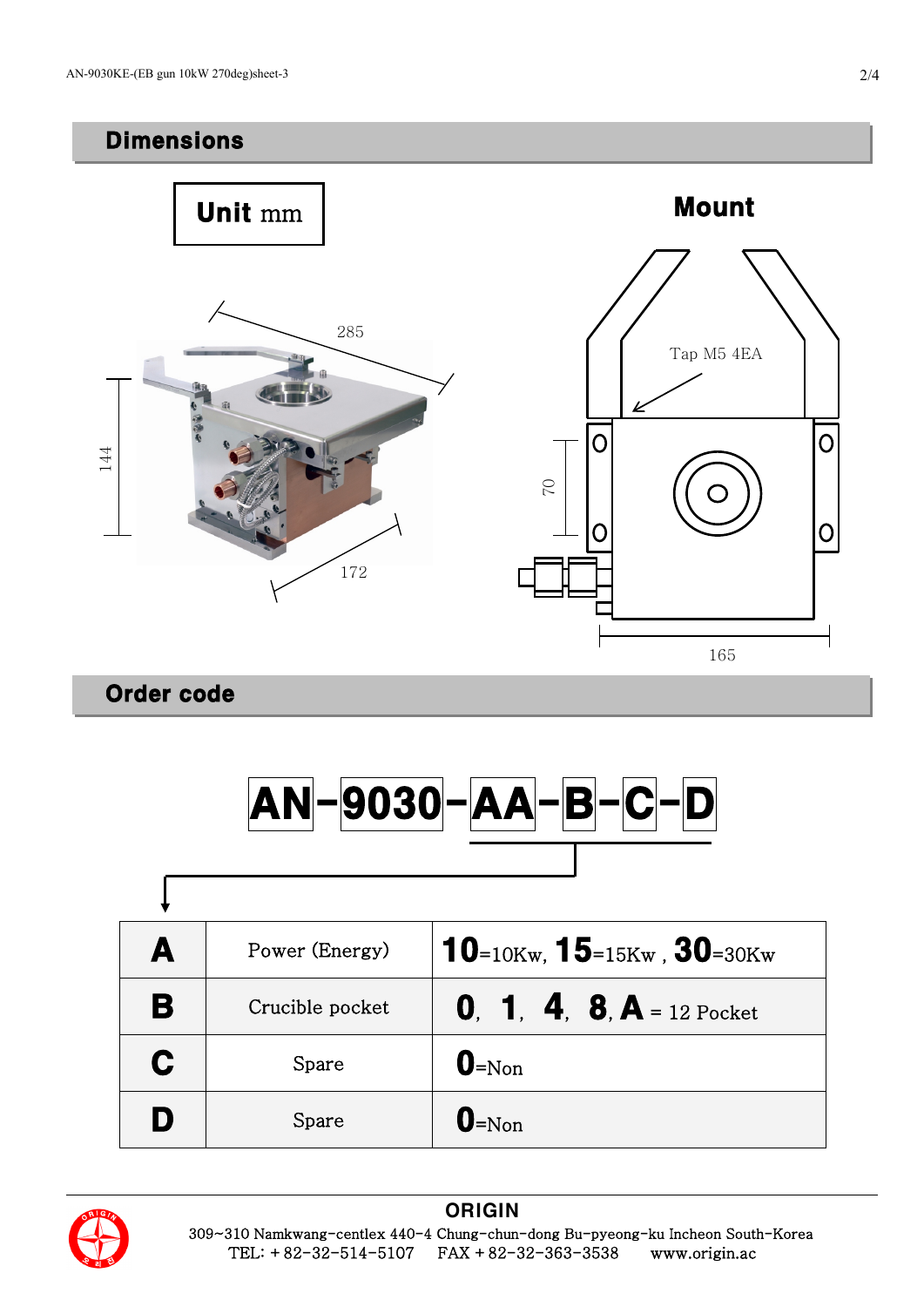# Part order code AN-9030 Only

| Filament<br>$0.5\%$ | Filament<br>$0.8\emptyset$ | Insulate<br>Filament square | Filament socket  |
|---------------------|----------------------------|-----------------------------|------------------|
| P-9030-0001         | P-9030-0002                | P-9030-0003                 | P-9030-0004      |
|                     |                            |                             |                  |
| Body upside cover   | Connector cover            | Filament cover              | Body front cover |
| P-9030-0005         | P-9030-0006                | P-9030-0007                 | P-9030-0008      |
| Extension electrode | 1 Grid                     | 2 Grid                      | Magnetic bar     |
| P-9030-0009         | P-9030-0010                | P-9030-0011                 | P-9030-0012      |
|                     |                            |                             |                  |
| Cooling flexible    | Cooling flexible           | O-Ring Sat                  |                  |
| 300mm               | 700mm                      |                             |                  |
| P-9030-0013         | P-9030-0014                | P-9030-0015                 |                  |